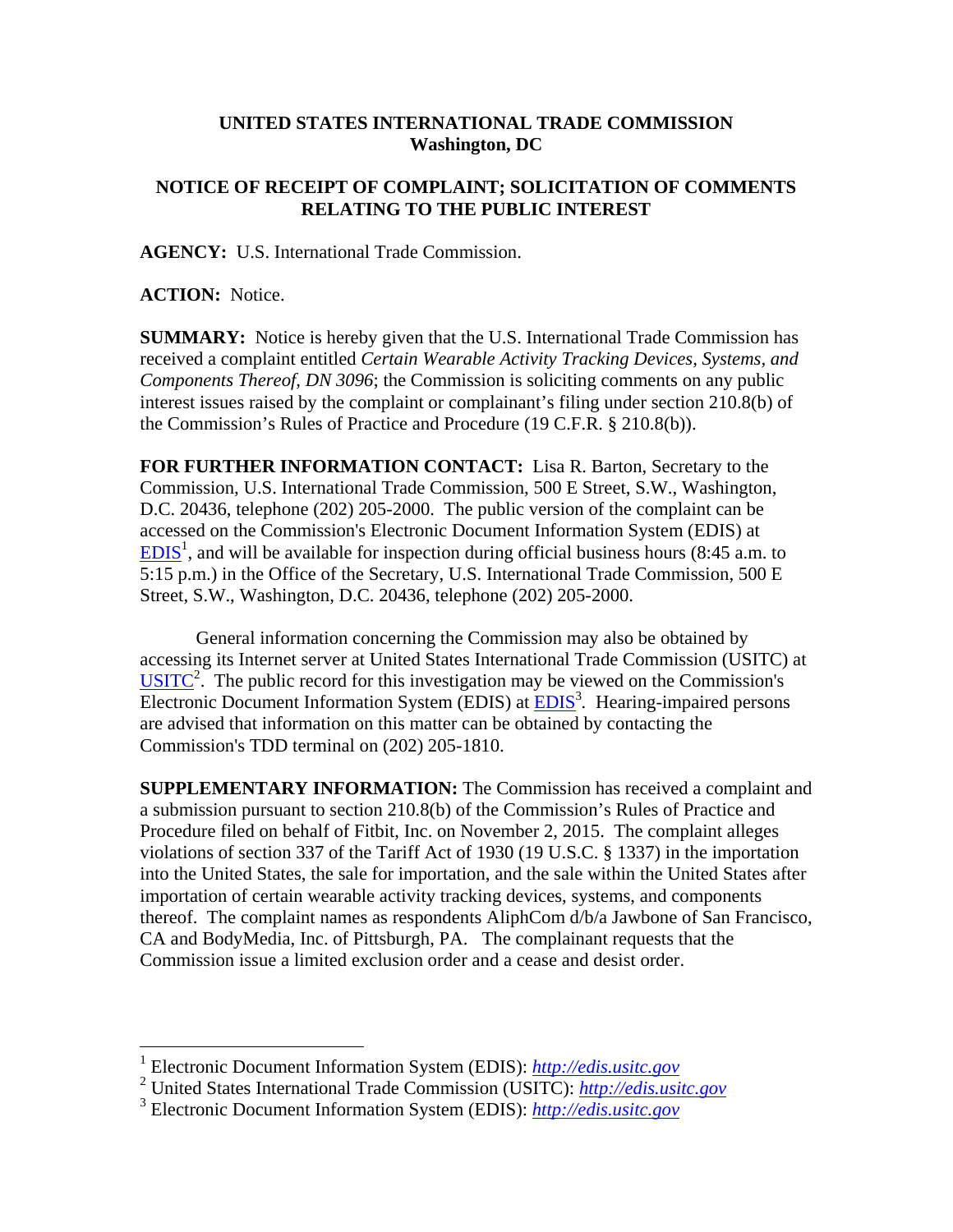Proposed respondents, other interested parties, and members of the public are invited to file comments, not to exceed five (5) pages in length, inclusive of attachments, on any public interest issues raised by the complaint or section 210.8(b) filing. Comments should address whether issuance of the relief specifically requested by the complainant in this investigation would affect the public health and welfare in the United States, competitive conditions in the United States economy, the production of like or directly competitive articles in the United States, or United States consumers.

In particular, the Commission is interested in comments that:

- (i) explain how the articles potentially subject to the requested remedial orders are used in the United States;
- (ii) identify any public health, safety, or welfare concerns in the United States relating to the requested remedial orders;
- (iii) identify like or directly competitive articles that complainant, its licensees, or third parties make in the United States which could replace the subject articles if they were to be excluded;
- (iv) indicate whether complainant, complainant's licensees, and/or third party suppliers have the capacity to replace the volume of articles potentially subject to the requested exclusion order and/or a cease and desist order within a commercially reasonable time; and
- (v) explain how the requested remedial orders would impact United States consumers.

Written submissions must be filed no later than by close of business, eight calendar days after the date of publication of this notice in the *Federal Register*. There will be further opportunities for comment on the public interest after the issuance of any final initial determination in this investigation.

Persons filing written submissions must file the original document electronically on or before the deadlines stated above and submit 8 true paper copies to the Office of the Secretary by noon the next day pursuant to section 210.4(f) of the Commission's Rules of Practice and Procedure (19 C.F.R. § 210.4(f)). Submissions should refer to the docket number ("Docket No. 3096") in a prominent place on the cover page and/or the first page. (*See* Handbook for Electronic Filing Procedures, *Electronic Filing Procedures*<sup>4</sup>). Persons with questions regarding filing should contact the Secretary (202-205-2000).

Any person desiring to submit a document to the Commission in confidence must request confidential treatment. All such requests should be directed to the Secretary to

 $\overline{a}$ 

<sup>4</sup> Handbook for Electronic Filing Procedures:

http://www.usitc.gov/secretary/fed\_reg\_notices/rules/handbook\_on\_electronic\_filing.pdf